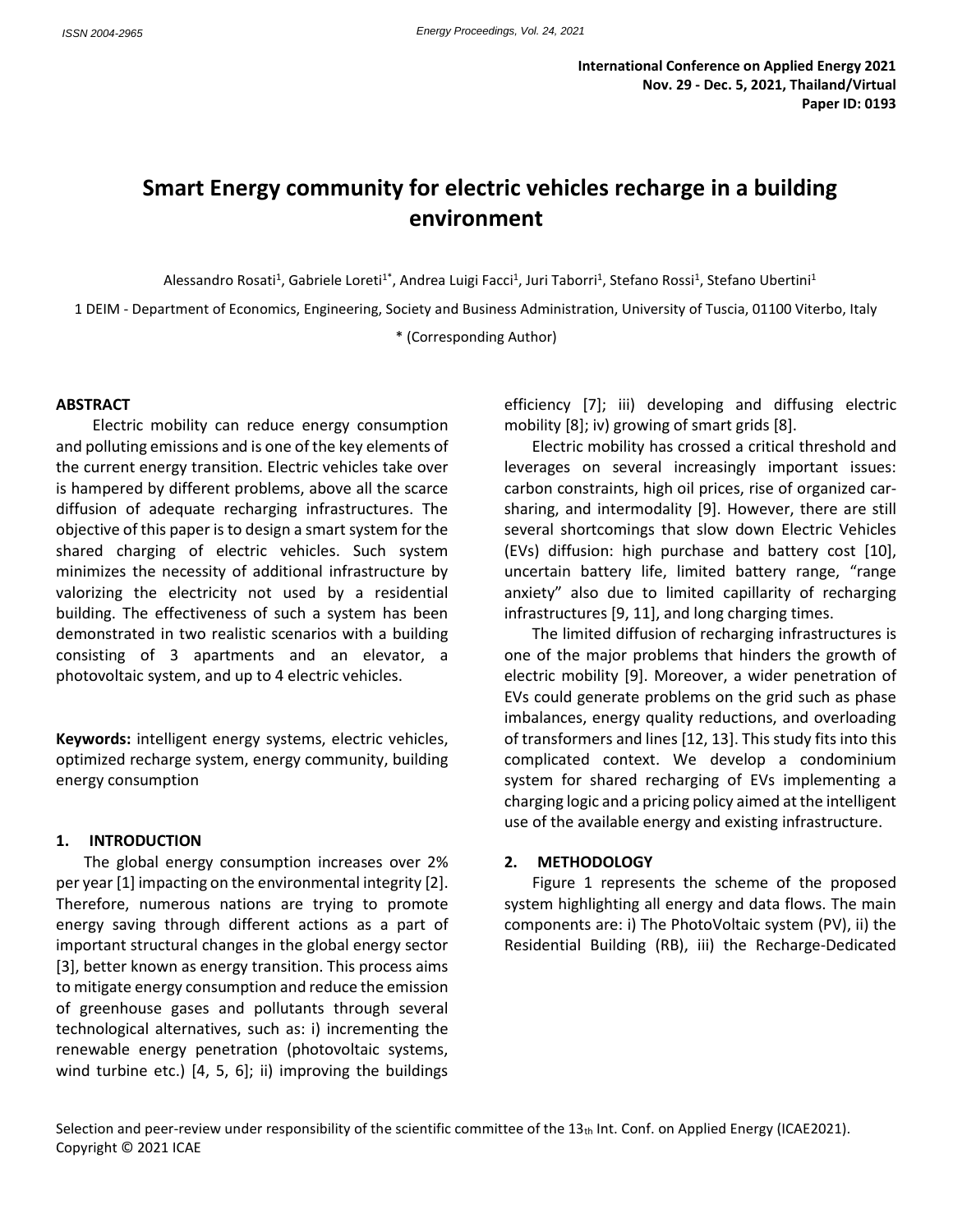# Electric Line (RDEL), iv) the Recharging System (RS), and v) the EVs.



<span id="page-1-0"></span>



<span id="page-1-1"></span>Figure 2: Logical structure of the RS for the recharge schedule choice.

The RS optimally manages three different energy sources following this priority order for the recharge: i) the PV, ii) the RB, and iii) the RDEL. The PV energy is primarily used to satisfy the demand of the apartments.

The energy surplus can be used to recharge EVs. Each of the apartments composing the RB has an installed 3 kW electric line. Similarly, the elevator has 6 kW of installed power. However, the energy load of the apartments and of the elevator is variable and often lower than the installed power. Therefore, the unused power is a source of energy for EVs recharge that does not require an additional investment in infrastructure. Finally, the RDEL takes over when the energy that can be withdrawn from the PV and from RB is not sufficient to meet the defined charging process. The centralized recharging system manages the continuous exchange of data and energy between the components of the plant.

Once an EV is connected, the RS estimates the recharge dynamics following the logic shown in [Figure 2](#page-1-1) and considering the eventual presence of other EVs already in charge. To this aim, the RS uses forecasted energy loads of the building, and PV production profiles on a 15-minutes base. The user provides several data of the EV: i) the model, ii) the initial and required final State Of Charge (SOC), and iii) the time by which the recharge process has to finish. Based on these data, the RS informs the user if it is possible or not to complete the required charging process. In case of feasible recharge schedule, the RS provides the possibility to choose an alternative process that minimizes the cost by extending the recharge time. For both the alternatives the recharge system forecasts the recharge cost. If instead the required recharge schedule is infeasible, the user can choose whether to cancel the operation or adopt one of the following: i) ending the recharge process at the established time without reaching the required SOC, ii) meeting the required SOC in the minimum possible time, and iii) meeting the required SOC with the minimum possible cost. The forecast of the recharge cost depends on the power required and assumes that the energy has a different cost based on the source from which it is taken, as can be seen i[n Table 1.](#page-1-2) Such pricing policy aims to administrate the energy demand responsibly, by discouraging the RDEL use.

<span id="page-1-2"></span>Table 1: Cost of energy based on the source.

| Source                           | €/ $kWh$ |
|----------------------------------|----------|
| Photovoltaic system              | 0.06     |
| <b>Residential Building</b>      | 0.18     |
| Recharge-Dedicated Electric Line | 0.25     |

Specifically, the forecast cost of the EV recharge for a quarter of an hour  $C<sub>O</sub>$  is defined as follows: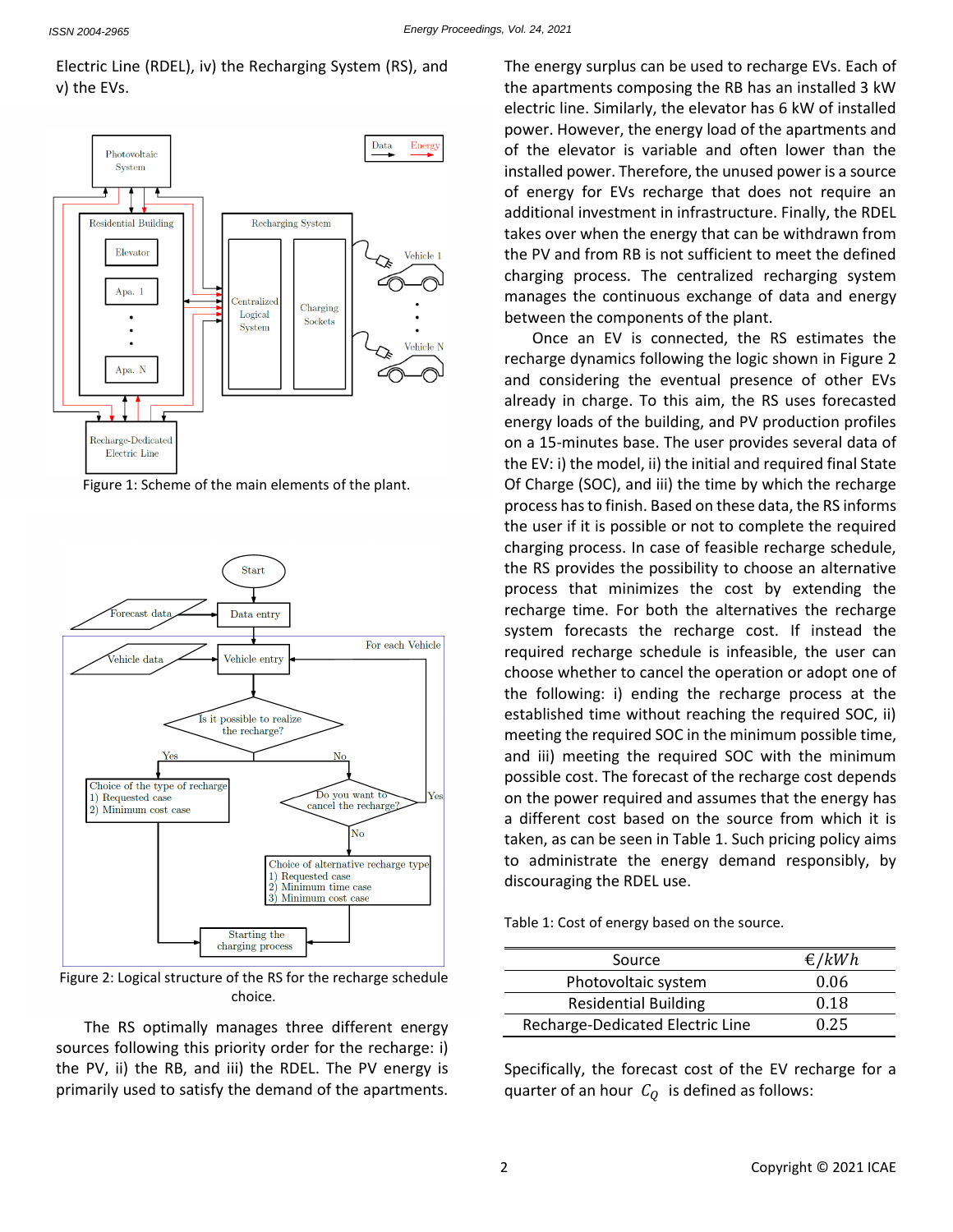$$
C_Q = X(C_{PV} + C_{RB} + C_{RDEL}),
$$
 1

where  $X$  is a multiplicative factor that ranges between 1 and 2,  $C_{PV}$  is the cost of the energy taken from the PV,  $C_{RB}$  is the cost of energy taken from RB, and  $C_{RDEL}$  is the cost of energy taken from the RDEL. Considering  $E_w$ as the total energy that can be withdrawn from the charging system,  $E_d$  as the energy drawn, and  $\alpha$  a parameter dependent on the number of EVs, the definition of  $X$  is:

$$
\begin{cases}\nX = 1 \text{ if } E_d \le \frac{E_w}{\alpha} \\
1 < X < 2 \text{ if } E_d > \frac{E_w}{\alpha} \\
X = 2 \text{ if } E_d = E_w\n\end{cases}
$$
\n<sup>2</sup>

The factor  $X$  is directly proportional to the energy drawn and aims at discouraging excessively fast recharges for which it is necessary to use a large part of the available energy. In fact, if all the energy available in a given period of time is used to recharge a single EV then it will not be possible, in the same period of time, to recharge other EVs. Such behavior is inappropriate for a condominium recharge system such as the one considered. Finally, the expected total cost associated with the recharge of a vehicle  $C_{tot}$  can be defined as the sum of the forecast costs  $C_{0i}$  relating to all the  $Q$  quarters of an hour composing the charging process:

$$
C_{tot} = \sum_{i=1}^{Q} C_{Qi}.
$$

3

Once the user chooses the recharge schedule for the EV, the RS starts the charging process and monitors the energy and data flows from the various elements of the system. In this phase, the user can control the progress of the recharge procedure through the SOC and the actual cost of recharging. At the same time, the owner of each apartment can limit in real time the energy flow that goes from his home to the RS. In this case, the energy required for the process is taken from another source, if possible. In the same way, if for any reason the energy supply of one of the sources changes instantly, the system takes the energy required, according to the logic already specified, from the other sources. At the end of every quarter of hour, the RS verifies if the recharge proceeds as expected. If not, the lacking energy is equally distributed and added to the energy required in the remaining quarters of hours. At the end of the process, the system outputs the energy stored in the battery, the SOC, and the actual recharge cost.

#### **3. RESULTS**

#### *3.1 System design*



<span id="page-2-1"></span><span id="page-2-0"></span>Figure 3: Electric energy load of an average apartment: a) yearly demand, b) demand of day 200. Data from [14].

For the system design we consider the yearly electric energy load of an average apartment with 3 kW of installed power, as reported by the office of Energy Efficiency and Renewable Energy (EERE) in [14]. [Figure 3](#page-2-0) (a) represents such data, and [Figure 3](#page-2-0) (b) shows the hourly load on the 200th day of the year. In both plots, the green area represents the energy that, exceeding the apartment load, is available to recharge the vehicles. In detail, the annual energy not used by the apartment and therefore usable for vehicle recharging is 15204 kWh, that is 57.9% of the total. More precisely, the daily available energy for recharge ranges from 23 kWh to 50 kWh. Moreover, in most of the multi-floor buildings there is an elevator. Such system is a discontinuous 6 kW load that activates 5-10 times per hour. Therefore, the elevator can supply to the recharging system approximately 120 kWh per day of unused energy.

Four EV models have shared more than 70% of the European market in 2018 [15]: Nissan Leaf, Renault Zoe, BMW i3, and Volkswagen e-Golf. The battery capacity for these vehicles ranges from 36 kWh to 42 kWh. We select the Nissan Leaf as the reference vehicle for our case studies because it is the most sold. Moreover, terms of battery capacity it is the median of all the bestselling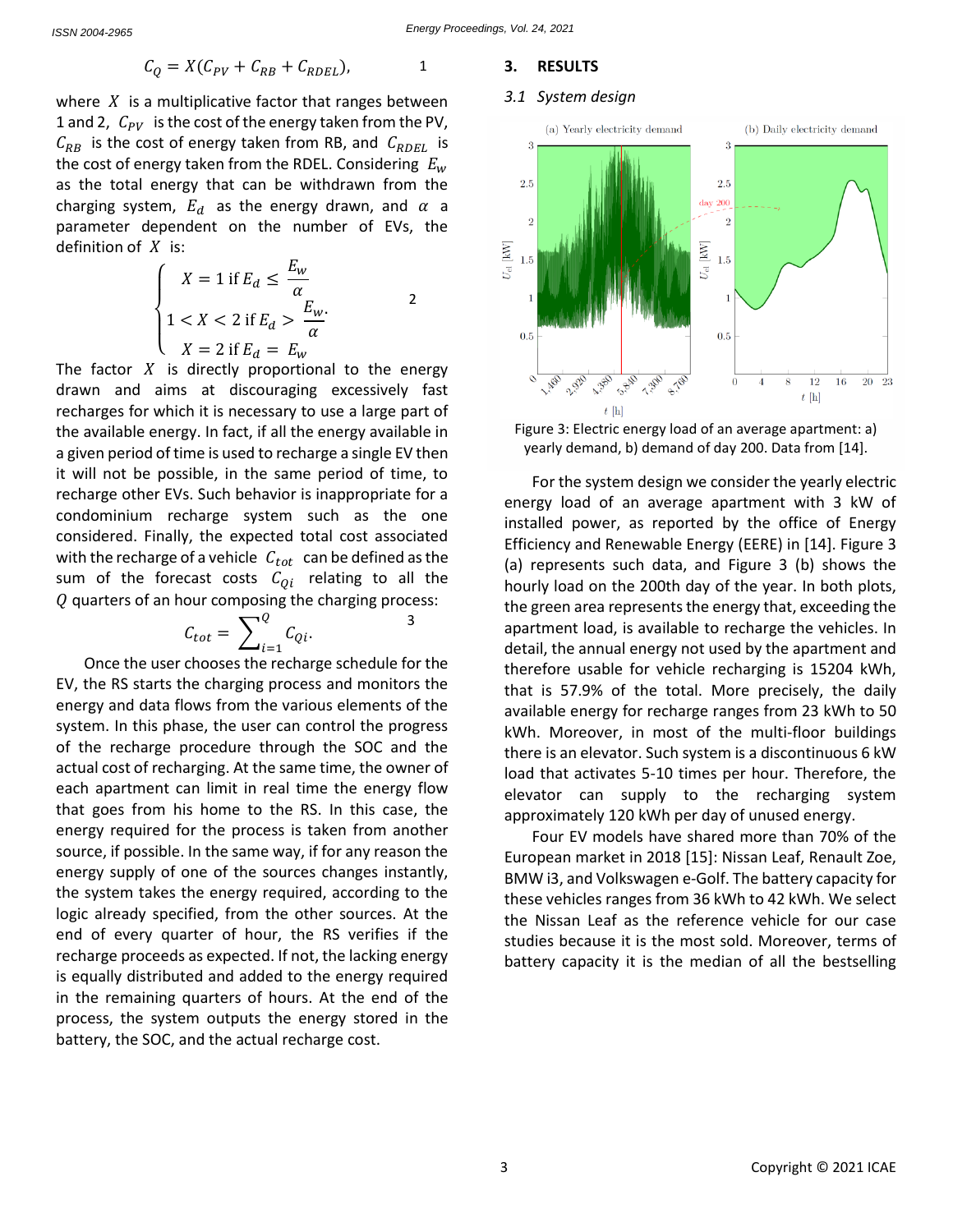

*Figure 4: Input data to the recharge system for the realistic scenarios*

<span id="page-3-0"></span>group (40 kWh). According to the Worldwide Harmonized Light Vehicles Test (WLTP), the Nissan Leaf consumes 20.6 kWh/100 km [16]. Then, considering that the average daily distance travelled in Europe by car is 33 km [17], we find that the average daily energy demand of a Nissan Leaf is 7 kWh. Since the daily available energy for an average apartment is at least 23 kWh from the energy standpoint it is possible to recharge at least one average electric vehicle exploiting the unused installed electrical power. Similar conclusions can be drawn considering the unused power of the elevator (120 kWh).

Therefore, the energy system for our case studies consists of: i) a RB composed of 3 apartments and 1 elevator, ii) up to 4 EVs, iii) the RS, iv) a 10 kW RDEL, and v) a 10 kWp PV. We select such photovoltaic size because it can be easily installed on the roof of an average apartment. In fact, in Europe the average size for a twoperson apartment is 85  $\mathrm{m}^2$  [18], while the average photovoltaic power density is higher than 120 W/ $m^2$ [19, 20]. Here, we set the parameter  $\alpha = 4$  in equation [2](#page-2-1) because we consider 4 EVs.

In the following case studies, we consider the energy loads reported in [Figure 4](#page-3-0) for three average apartments (one of which is the same reported i[n Figure 3\)](#page-2-0) from the dataset in [14]. Such data represent the energy consumption for the first day of the year. To generate the forecasted energy loads (also shown in [Figure 4\)](#page-3-0) we randomly apply white noise to the real energy loads. In this way, we simulate the inaccuracy of the forecast to prove the recharge system response. Moreover, we generate the photovoltaic production curve in [Figure 4](#page-3-0) from the PVGIS tool [21], considering the city of Viterbo. [Figure 4](#page-3-0) also represents the elevator electric load.

*3.2 Realistic scenarios*

In the first realistic scenario we use the recharge system for 3 EVs with the following schedule: i) enters at 3 PM with 0% initial SOC and requires 80% final SOC by 6 PM, ii) enters at 5 PM with 0% initial SOC and requires 60% final SOC by 8 PM, and iii) enters at 6 PM with 0% initial SOC and requires 60% final SOC with the minimum possible cost. The system completes the recharge for all the three EVs with the required scheduling, completing the request of the third vehicle at 11 PM. The final recharge costs are 7.2€, 5.8€, and 4.6€ respectively. The first EV has the highest recharge cost because it requires more energy than the other vehicles and within 3 hours. The second EV has the same recharge time of the first EV but needs less energy, therefore pays less for recharge. Finally, the third EV has the lowest recharge cost because it requires the same energy of the second EV selecting the most economic recharge profile without time constraints.

In the second realistic scenario we use the recharge system for 4 EVs that all arrive with 0% initial SOC and require 80% final SOC with the following schedule: i) enters at 4:30 PM and exits at 6:30 PM, ii) enters at 5 PM and exits at 8 PM, iii) enters at 5:30 PM and exits at 9 PM, and iv) enters at 6 PM and exits at 10 PM. The system accomplishes all the requests with the following recharge costs in order: i) 9.9€, ii) 11.5€, iii) 12.4€, and iv) 13.2€. The recharge cost monotonically increases with the hour of the day because the apartment energy loads increase ([Figure 4](#page-3-0)), reducing the available energy. Moreover, the logic implemented in the system tends to use as much as possible of the available energy from the PV and from the RB prioritizing the first comers. Therefore, the EV connected later will rely more on energy from the recharge-dedicated electric line, that has higher cost.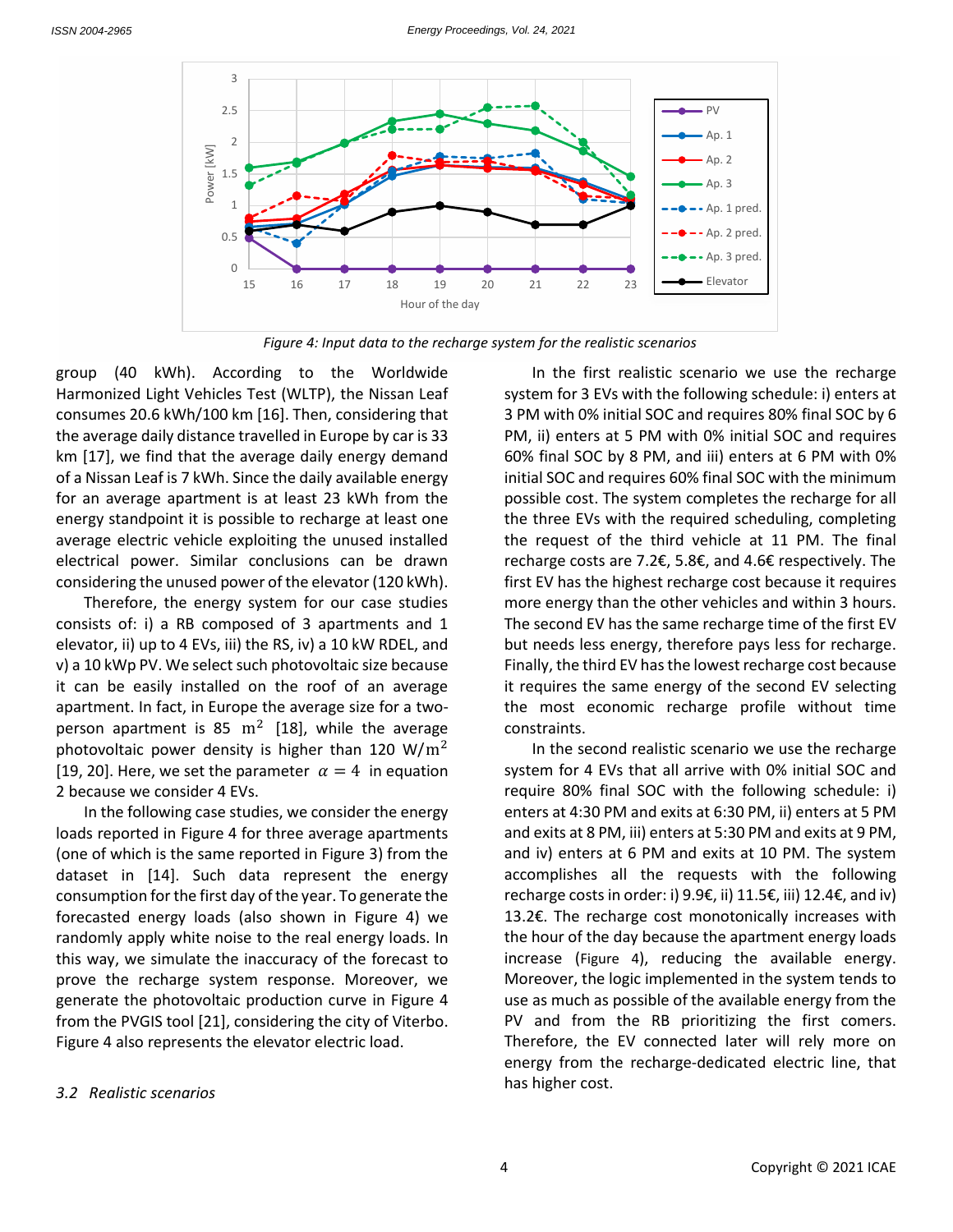# **4. CONCLUSIONS**

The exploitation of unused electric energy in existing buildings can help to mitigate one of the greatest obstacles to electric mobility diffusion, that is the lack of recharging infrastructure. The rationale is that in most buildings the instant required power is often lower than the installed power (usually 3 kW). More unused energy can also come from on-site photovoltaic system. Therefore, in this work we present a building control system for the recharge of electric vehicles. Such a system promotes an energy-responsible recharge through a pricing policy that discourages the use of electric energy not already available in the building (i.e. from a recharge-dedicated electric line).

Results show that a building composed of 3 apartments, a photovoltaic system, and one elevator can manage to recharge at least 4 vehicles (more than one per apartment) daily minimizing the usage of the recharge-dedicated electric line. Moreover, the cost of recharge can be reduced up to 21% for the same energy request just with flexibility on the recharge schedule.

The system could be used to find the optimal size of the recharge-dedicated electric line. Further developments of the study regard the implementation in a real existing building environment, and the extension to other renewable sources and to storage solutions.

## **ACKNOWLEDGEMENT**

The present research work has received funding from the Italian Ministry of Education, Universities and Research, MIUR, as Project of National Interest, PRIN 2017F4S2L3. This work also received support through the POR-FEST Lazio 2014-2020 Avviso Pubblico Bioedilizia e Smart Building Progetti integrati Building Efficiency System by Television (BES/T).

## **REFERENCES**

- [1] L. Andreassi, M. V. Ciminelli, M. Feola and S. Ubertini, "Innovative method for energy management: Modelling and optimal operation of energy systems," *Energy and Buildings,* vol. 41, no. 4, pp. 436-444, 2009.
- [2] L. Lopes, S. Hokoi, H. Miura and K. Shuhei, "nergy efficiency and energy savings in Japanese residential buildings—research methodology and

surveyed results," *Energy and buildings,* vol. 37, no. 7, pp. 698-706, 2005.

- [3] J. Hauff, A. Bode, D. Neumann and F. Haslauer, "Global energy transitions—A comparative analysis of key countries and implications for the international energy debate," *Weltenergierat-- Deutschland e. V./Gertraudenstrasse, Berlin,*  2014.
- [4] A. Franco and P. Salza, "Strategies for optimal penetration of intermittent renewables in complex energy systems based on technooperational objectives," *Renewable energy,* vol. 36, no. 2, pp. 743-753, 2011.
- [5] R. Cozzolino, L. Tribioli and G. Bella, "Power management of a hybrid renewable system for artificial islands: A case study," *Energy,* vol. 106, pp. 774-789, 2016.
- [6] K. Y. Lau, M. Yousof, S. Arshad, M. Anwari and A. Yatim, "Performance analysis of hybrid photovoltaic/diesel energy system under Malaysian conditions," *Energy,* vol. 35, no. 8, pp. 3245-3255, 2010.
- [7] A. L. Facci, V. Cigolotti, E. Jannelli and S. Ubertini, "Technical and economic assessment of a SOFCbased energy system for combined cooling, heating and power," *Applied energy,* vol. 192, pp. 563-574, 2017.
- [8] M. E. Biresselioglu, M. D. Kaplan and B. K. Yilmaz, "Electric mobility in Europe: A comprehensive review of motivators and barriers in decision making processes," *Transportation Research Part A: Policy and Practice,* vol. 109, pp. 1-13, 2018.
- [9] M. Dijk, R. J. Orsato and R. Kemp, "The emergence of an electric mobility trajectory," *Energy policy,*  vol. 52, pp. 135-145, 2013.
- [10] D. Sperling and N. Lutsey, "Energy efficiency in passenger transportation," *The Bridge,* vol. 44, 2014.
- [11] G. Haddadian, M. Khodayar and M. Shahidehpour, "Accelerating the global adoption of electric vehicles: barriers and drivers," *The Electricity Journal,* vol. 28, no. 10, pp. 53-68, 2015.
- [12] G. Putrus, P. Suwanapingkarl, D. Johnston, E. Bentley and M. Narayana, "Impact of electric vehicles on power distribution networks," in *2009 IEEE Vehicle Power and Propulsion Conference*, IEEE, 2009, pp. 827-831.